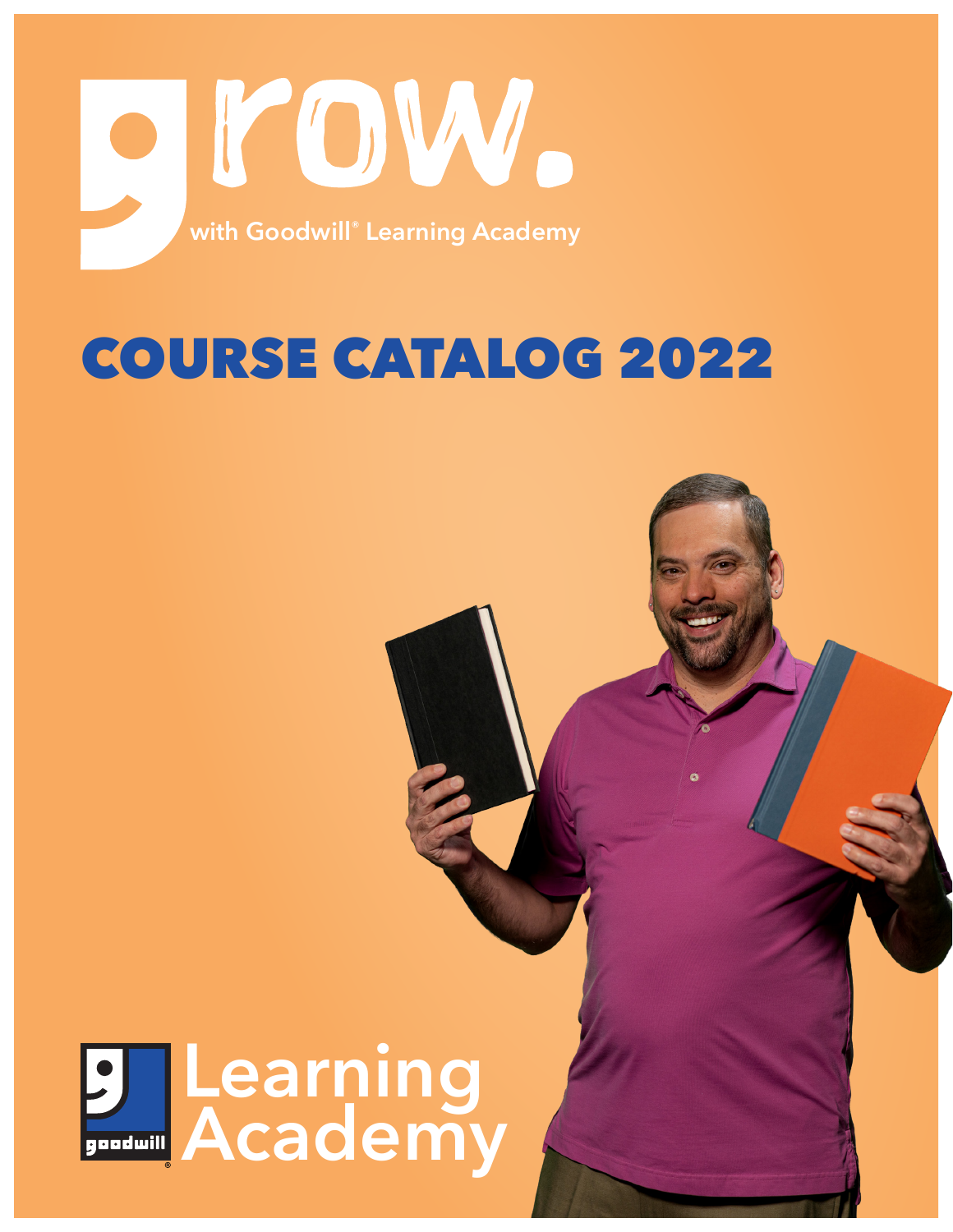# **Table of Contents**

Click the topic below or scroll down.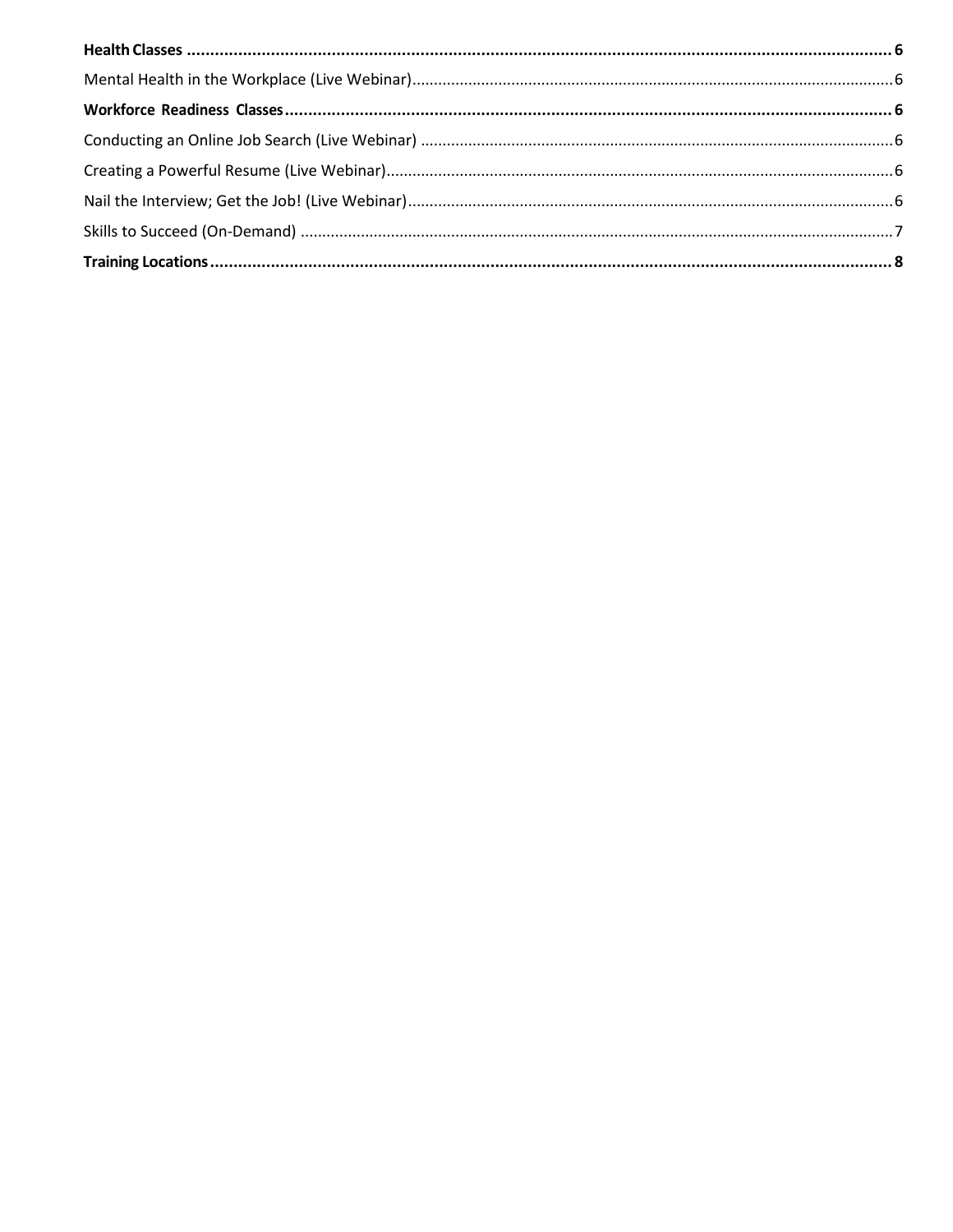# Communication Classes

### <span id="page-3-1"></span><span id="page-3-0"></span>**Assertive Communication Skills for Women** (On-Demand)

Learn how to strengthen your communication skills, set boundaries, and ask for what you want! This class will help you:

- Express your opinion with authority and tact
- Say "no" with confidence
- Project an image that is more self-assured and credible.

### <span id="page-3-2"></span>**Professional Communication** (Live Webinar)

This class will help you:

- Ensure your verbal and non-verbal messages are congruent
- Increase your confidence
- Project a more professional image

### <span id="page-3-3"></span>**Write the Right Way** (On-Demand)

This class will help you:

- Improve spelling and grammar skills
- Craft well-structured sentences
- <span id="page-3-4"></span>• Learn how to be clear, concise, and conversational in your writing.

# Computer & Technology Skills Classes

### <span id="page-3-5"></span>**Cybersecurity & You** (On-Demand)

An overview of simple and free techniques to protect yourself online in an increasingly digital world.

### <span id="page-3-6"></span>**Email Essentials** (On-Demand)

In this class, you will learn about:

- Essential functions of email services
- Useful productivity tools
- Best practices for communicating effectively through email.

#### <span id="page-3-7"></span>**GFC Learn Free** (On-Demand)

For almost 20 years, the GCFLearnFree.org program has helped millions around the world learn the essential skills they need to live and work in the 21st century. From Microsoft Office and email, to reading, math, and more-GCFLearnFree.org offers more than 200 topics, including more than 2,000 lessons, more than 1,000 videos, and more than 50 interactives and games, completely free.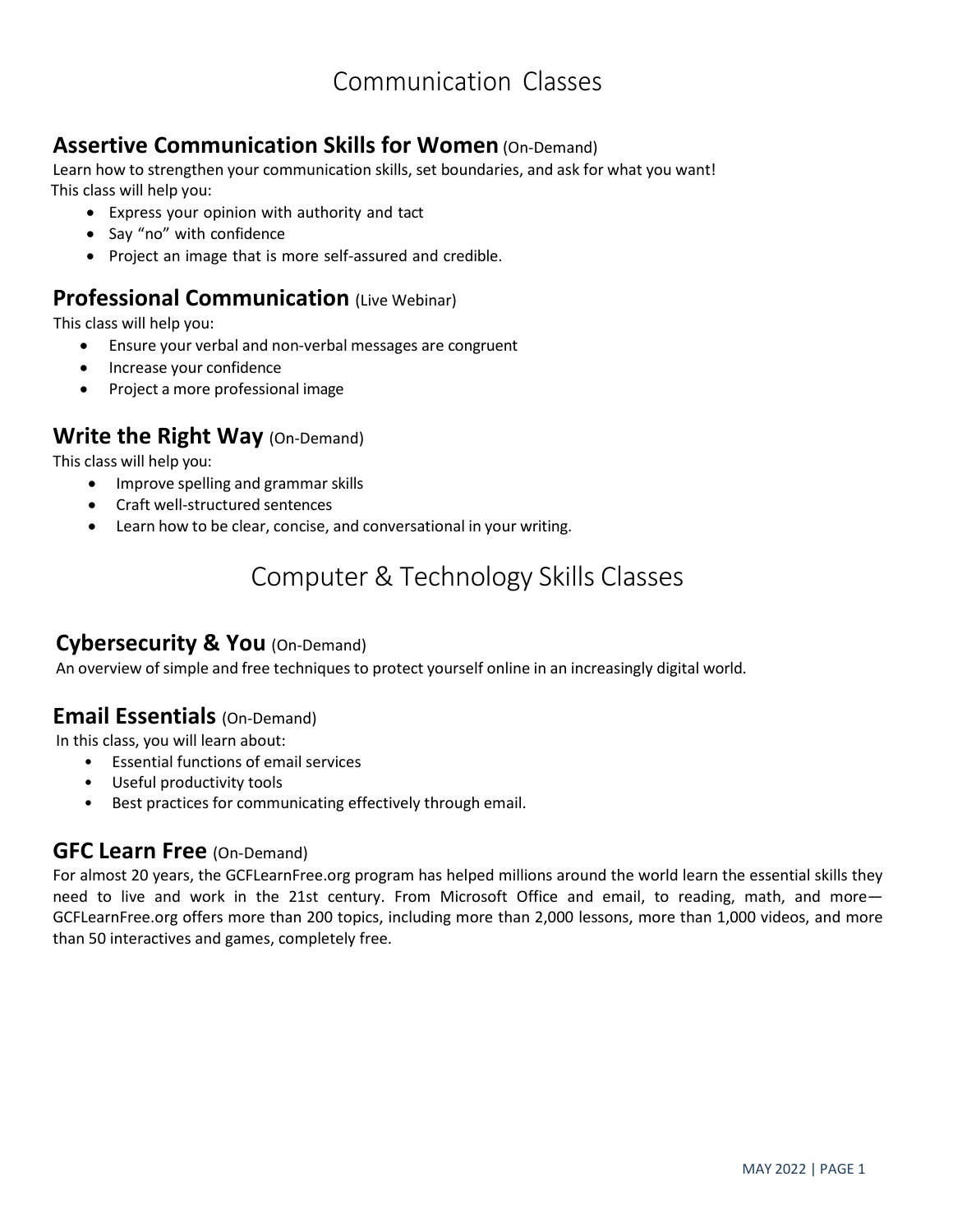### <span id="page-4-0"></span>**Excel 2016 Essentials** (On-Demand) *(Coming Soon!)*

Learners will gain a fundamental understanding of the Excel environment and the ability to complete tasks independently. They will know and demonstrate the correct application of the principal features of Excel 2016. Learners will create and edit a workbook with multiple sheets and use a graphic element to represent data visually. Workbook examples include professional looking budgets, financial statements, team performance charts, sales invoices, and dataentry logs. This training will teach you how to:

- Create and Manage Worksheets and Workbooks
- Manage Data Cells and Ranges
- Create Tables
- Perform operations with formulas and functions
- Create charts and objects

### <span id="page-4-1"></span>**Excel 2016 Expert** (On-Demand) *(Coming Soon!)*

Learners will gain an advanced level of understanding for the Microsoft Excel environment, and the ability to guide others to the proper use of the program's full features - critical skills for those in roles such as accountants, financial analysts, and commercial bankers. Learners will create, manage, and distribute professional spreadsheets for a variety of specialized purposes and situations. They will customize their Excel 2016 environments to meet project needs and increase productivity. Expert workbook examples include custom business templates, multi-axis financial charts, amortization tables, and inventory schedules. This training will teach you how to:

- Manage Workbook Options and Settings Manage Workbooks
- Apply Custom Data Formats and Layouts Apply Custom Data Formats and Validation
- Create Advanced Formulas Apply Functions in Formulas
- Create Advanced Charts and Tables Create Advanced Charts

### <span id="page-4-2"></span>**Outlook 2016 Essentials** (On-Demand) *(Coming Soon!)*

Learners will be able to use Outlook to enhance professional correspondence, create calendars, and schedule appointments. Learners will create and edit professional-looking email messages, maintain calendars across time zones, and schedule tasks for a variety of purposes and situations including sending email for marketing campaigns, planning staff meetings, and assigning action items from those meetings. This training will teach you how to:

- Manage the Outlook Environment for Productivity
- Manage Messages
- Manage Schedules
- Manage Contacts and Groups

### <span id="page-4-3"></span>**PowerPoint 2016 Essentials** (On-Demand) *(Coming Soon!)*

Learners will learn to create, edit, and enhance slideshow presentations to create professional-looking sales presentations, employee training, instructional materials, and kiosk slideshows. Learners will gain a fundamental understanding of the PowerPoint 2016 environment and the correct use of key features of this application. This training will teach you how to:

- Create and manage presentations
- Insert and Format Text, Shapes, and Images
- Insert Tables, Charts, SmartArt, and Media
- Apply transitions and animations
- Manage Multiple Presentations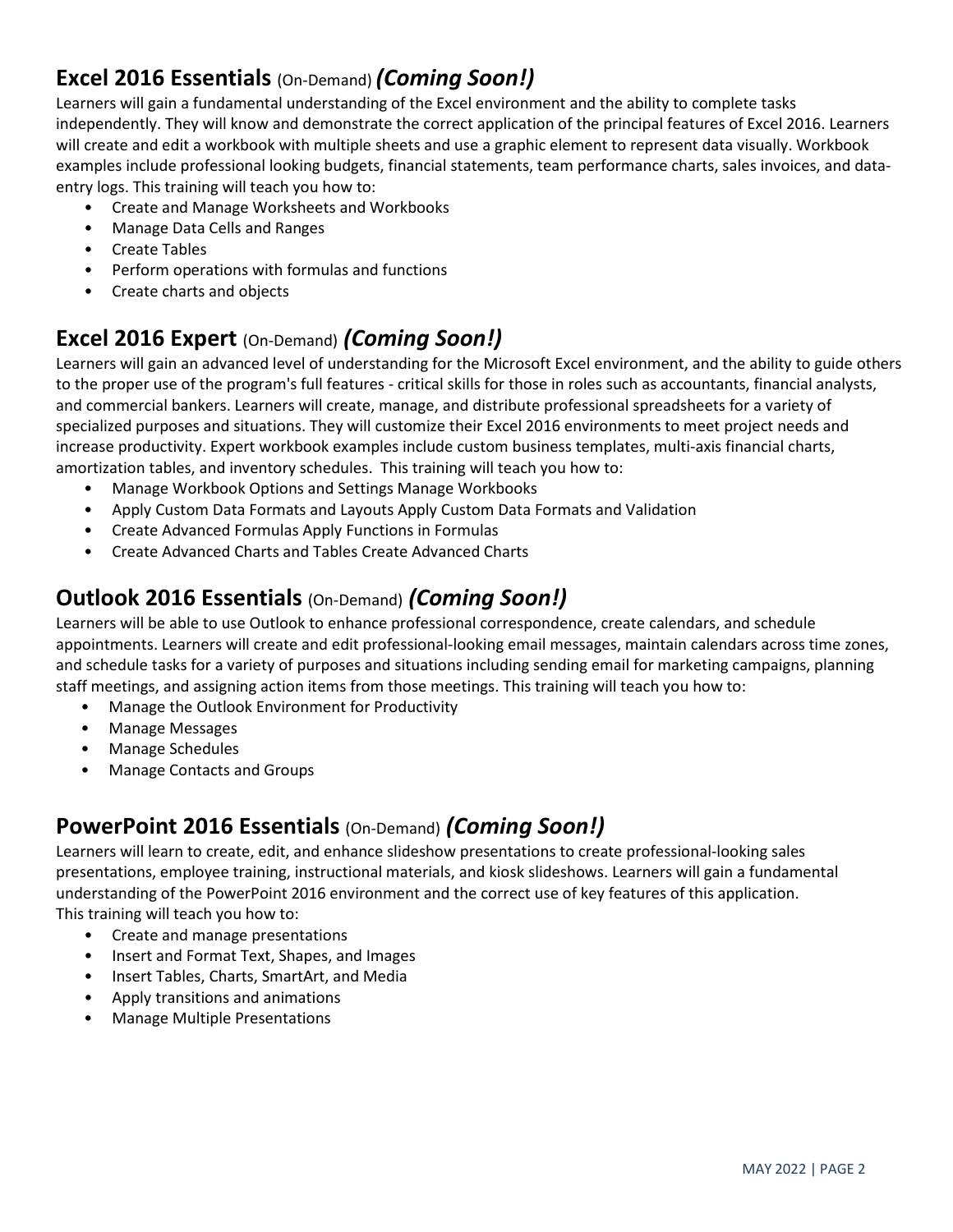### <span id="page-5-0"></span>**Word 2016 Essentials** (On-Demand)*(Coming Soon!)*

Learners will gain a fundamental understanding of the Microsoft Word environment and the ability to complete tasks independently. They will demonstrate the correct application of the fundamental features of Word 2016 by creating and editing documents for a variety of purposes and situations. Document examples include professional looking reports, multi-column newsletters, resumes, and business correspondence. This training will teach you how to:

- Create and Manage Documents
- Format Text, Paragraphs, And Sections
- Create Tables and Lists
- Create And Manage References
- Insert And Format Graphic Elements

### <span id="page-5-1"></span>**Word 2016 Expert** (On-Demand) *(Coming Soon!)*

Learners will learn to proficiently use the advanced features of Microsoft Word for document content management and advanced formatting - critical skills for those in roles such as editors, project managers, business information workers, and educators. Learners will create and manage professional multi-page documents for a variety of specialized purposes and situations. They will customize their Word 2016 environments to meet project needs, and to enhance productivity. Examples of expert-level documents include a business plan, a research paper, a specialized brochure, and a mass mailing. This training will teach you how to:

- Manage Document Options and Settings
- Design Advanced Documents
- Create Advanced References
- Create Custom Word Elements

### <span id="page-5-2"></span>**Setting Up a Google Account (On-Demand)**

Google is more than the world's most popular search engine. It's also a resource for many free web-based services. This class covers several of these popular Google services, and students will learn how to set up a free Google account.

#### <span id="page-5-3"></span>**Smart Phone Basics (On-Demand)**

Are you ready to learn how to get the most out of your smartphone? This training will teach you about:

- Android vs. iPhone
- Phone Buttons & Features
- Using a Touchscreen
- Downloading & Using Apps
- Creating Home Screen Icons
- Data vs. Wifi and When to Use

# Customer Service Classes

### <span id="page-5-5"></span><span id="page-5-4"></span>**AIM for EXTRAordinary Service** (On-Demand)

Customers are not solely the people who shop in retail stores; they are also the people who are dependent upon you to do your job well – your internal customers! This class focuses on delivering extraordinary customer service the A.I.M. way!

- Having a can-do ATTITUDE
- Taking the INITIATIVE to serve
- And making positive and lasting MEMORIES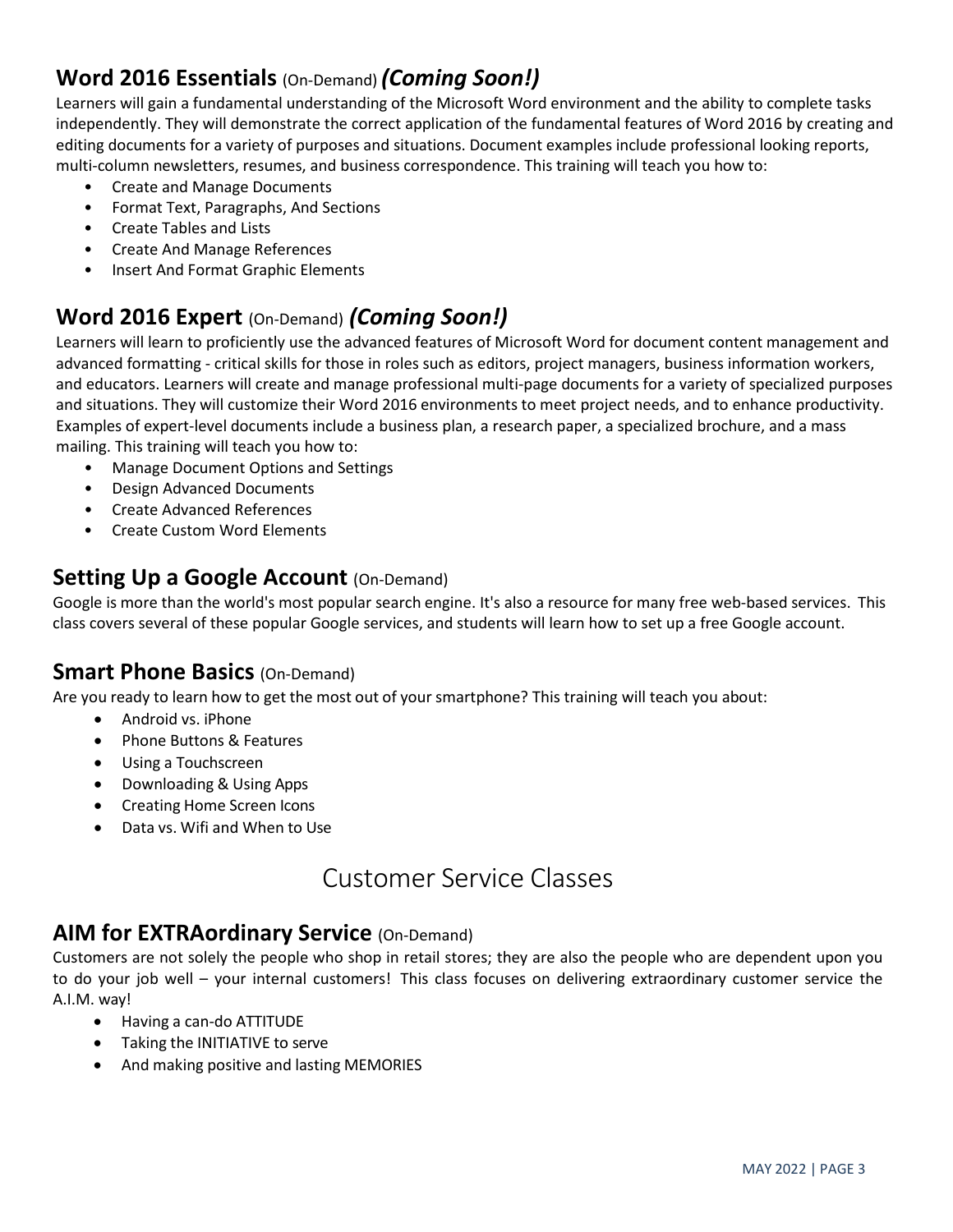### <span id="page-6-0"></span>**Customer Service 101** (Live Webinar)

This class focuses on the basics of retail customer service. You will learn how to sustain customer loyalty by looking at every situation through the eyes of the customer and then acting accordingly by:

- Interacting professionally with every customer
- Listening for problem-solving
- De-escalating conflict and seeking win-win solutions

# Compliance, Diversity, & Ethics Classes

### <span id="page-6-2"></span><span id="page-6-1"></span>**Championing Diversity** (On-Demand)

This training teaches the importance of working with and learning from people who are different than you.

#### <span id="page-6-3"></span>**Ethical Decision Making** (On-Demand)

Many employees must make hundreds of decisions every day within the course of their work. But knowing right from wrong is very different than choosing right from wrong. This class takes a practical look at how "right" decisions are processed when properly aligned with a person's core values.

#### <span id="page-6-4"></span>**Preventing Harassment** (On-Demand)

This training takes a forward approach towards standing up against workplace bullying and preventing harassment by ensuring our words and actions are respectful.

### Management Classes

#### <span id="page-6-6"></span><span id="page-6-5"></span>**Introduction to Time Management** (On-Demand)

Personal time management skills are essential for professional success in any workplace. This class focuses on helping you identify the biggest timewasters in your day so you can eliminate or reduce these time-robbers. Learn to identify which priorities are urgent so you can keep a healthy perspective on what matters most.

### <span id="page-6-7"></span>**Introduction to Project Management (Live Webinar)**

Project management is the process of leading the work of a team to achieve goals and meet success criteria at a specified time. The primary challenge of project management is to achieve all the project goals within the given constraints. In this course, we will discuss the importance of the following topics:

- Communication
- Leadership
- Organization
- Team management
- Time management
- Problem-solving

### <span id="page-6-8"></span>**Time Management & Prioritization** (Live Webinar)

Time management is defined as doing the right things in the right order…easier said than done when working in a world of competing priorities! This class will teach you how to:

- Prioritize by spending the right amounts of time on the things that really matter
- Manage your distractions to increase your effectiveness
- Get organized and stay focused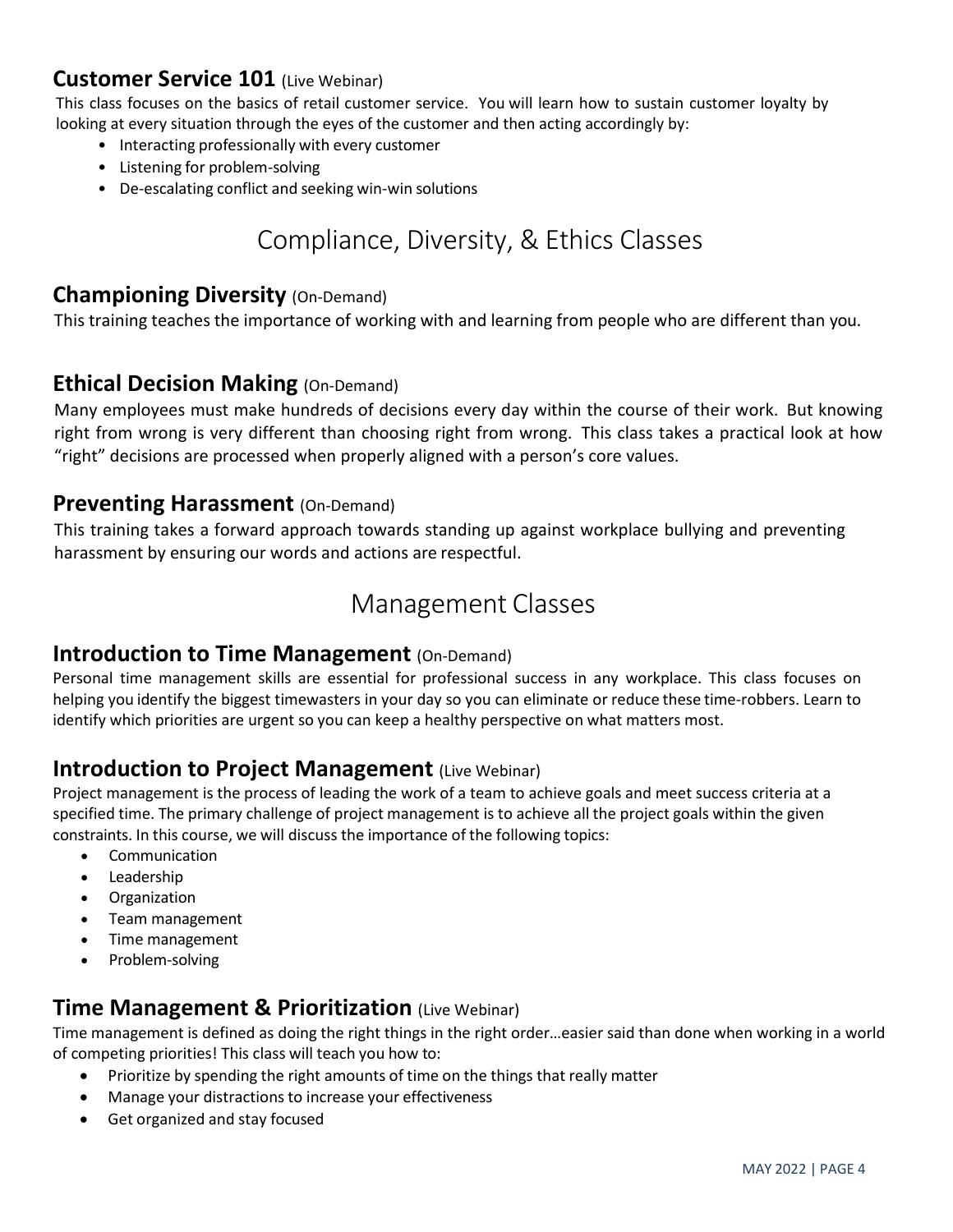## Interpersonal Skills Classes

### <span id="page-7-1"></span><span id="page-7-0"></span>**Being Positive** (On-Demand)

Being positive when things are negative is not always easy. This class will teach you how to keep perspective during stressful times and offers 6 tips to help you stay positive.

### <span id="page-7-2"></span>**Conflict to Collaboration** (Live Webinar)

Conflict is a natural part of any team environment, and the true test for the strength of a team is how it ultimately handles conflicts and solves problems. This class helps prepare students to deal with difficult issues in a straightforward manner and to seek mutual understanding by spotting potential conflict, bringing disagreements into the open, and helping to de-escalate them.

### <span id="page-7-3"></span>**Confident Decision Making** (Live Webinar)

Confident decision-making is the ability to make decisions in a way that reduces stress and anxiety while remaining accountable for your actions and staying true to yourself. This training will teach you how to:

- Gather information
- Take action
- Review decisions

### <span id="page-7-4"></span>**Dealing with Workplace Politics (Live Webinar)**

Rising above the various workplace dynamics can be challenging. This training will teach you how to:

- Work with people who tend to see things from a negative perspective
- Critique in a positive manner
- Share credit when things are good and when they go wrong
- Avoid rumors and gossip
- Keep your emotions in check

#### <span id="page-7-5"></span>**Developing Emotional Intelligence (Live Webinar)**

Research and business experts agree people with high emotional intelligence (EQ) are consistently top performers in their organization. In this class you will learn skills to take you to the top, including:

- Why EQ is a better predictor of success than IQ
- How to measure your own emotional intelligence
- How your mental states affect the behaviors you choose
- How increasing your own self-awareness leads to a higher emotional quotient.

#### <span id="page-7-6"></span>**Financial Readiness** (Live Webinar)

Understanding Financial is a large part of success in life. In this course, you will specifically learn about:

- How to spend money wisely
- How to avoid identity theft
- How to budget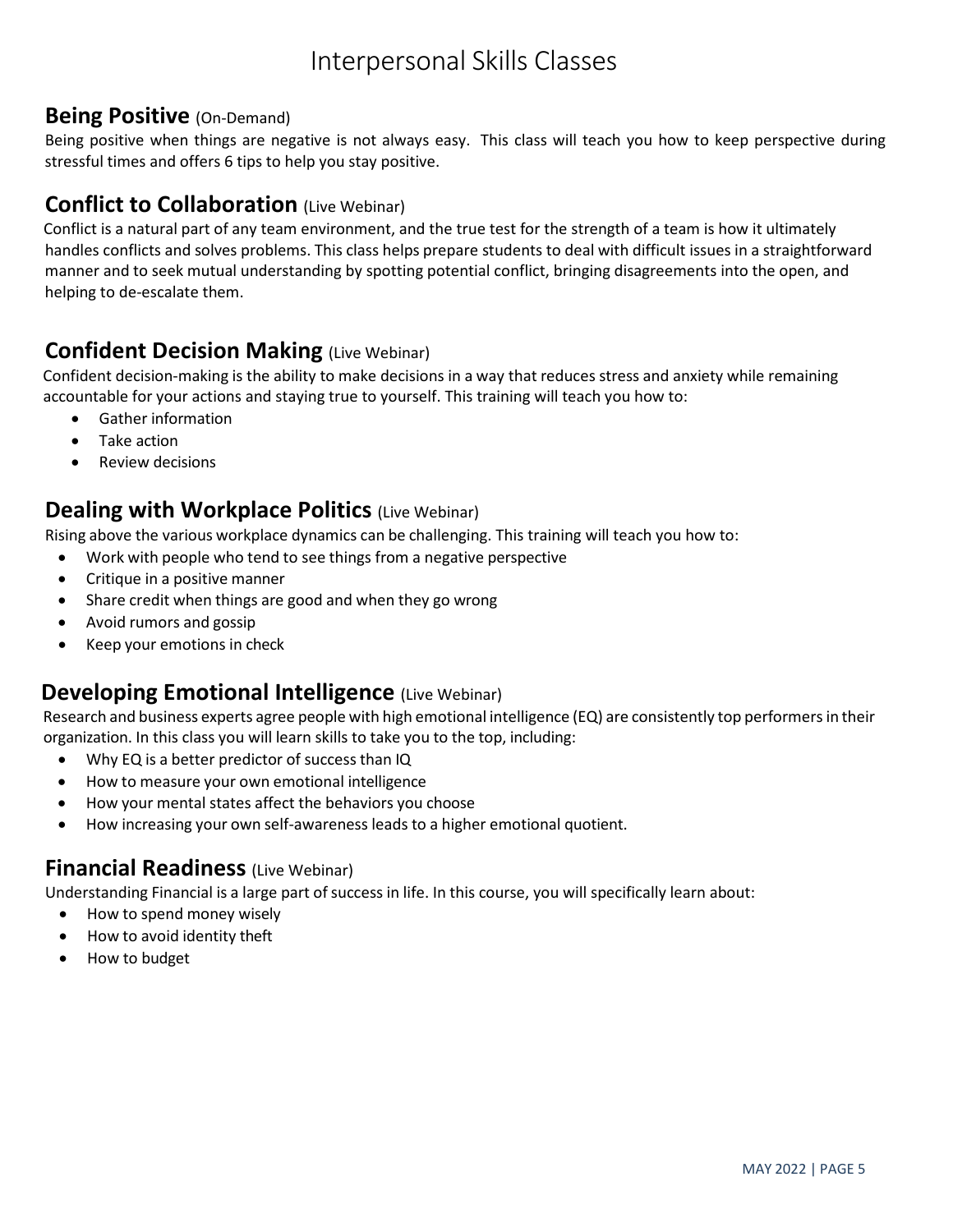### <span id="page-8-0"></span>**Interpersonal Communication Skills (On-Demand)**

This training will teach you how to understand the process of effective communication. You'll learn:

- Habits to avoid
- How to communicate in professional settings
- How to communicate in tough situations

#### <span id="page-8-1"></span>**The Platinum Rule** (On-Demand)

<span id="page-8-2"></span>This training examines how establishing respect and appreciation among coworkers leads to a more productive work culture.

# Health Classes

### <span id="page-8-3"></span>**Mental Health in the Workplace** (Live Webinar)

This class provides an overview of how to recognize the symptoms of the most common and severe mental health problems. Topics covered include:

- Aggressive behavior
- Anxiety
- Depression
- Psychosis
- Self-harm
- Substance use
- Suicidal behavior
- Traumatic events

# Workforce Readiness Classes

### <span id="page-8-5"></span><span id="page-8-4"></span>**Conducting an Online Job Search** (Live Webinar)

Applying for jobs online can be a challenge. During this class you will learn:

- How technology has changed the application process
- Job search tools that are available online
- How to complete and submit an online application
- Best practices for following up after submitting your application

#### <span id="page-8-6"></span>**Creating a Powerful Resume** (Live Webinar)

This class teaches the steps to writing a resume that will get noticed. This training will help you learn methods to:

- Identify your transferable skills based on life experiences
- Properly organize and construct your resume
- Describe your experiences, skills, and achievements in compelling ways
- Review your resume for grammatical and format errors
- Tailor your resume for a specific job.

### <span id="page-8-7"></span>**Nail the Interview; Get the Job!** (Live Webinar)

This class teaches students the skills necessary to have a successful job interview. This training will help develop your

understanding of:

- The Roles of the Interviewer and the Interviewee
- Making a Good First Impression
- The Interview Process
- An excellent closing and follow-up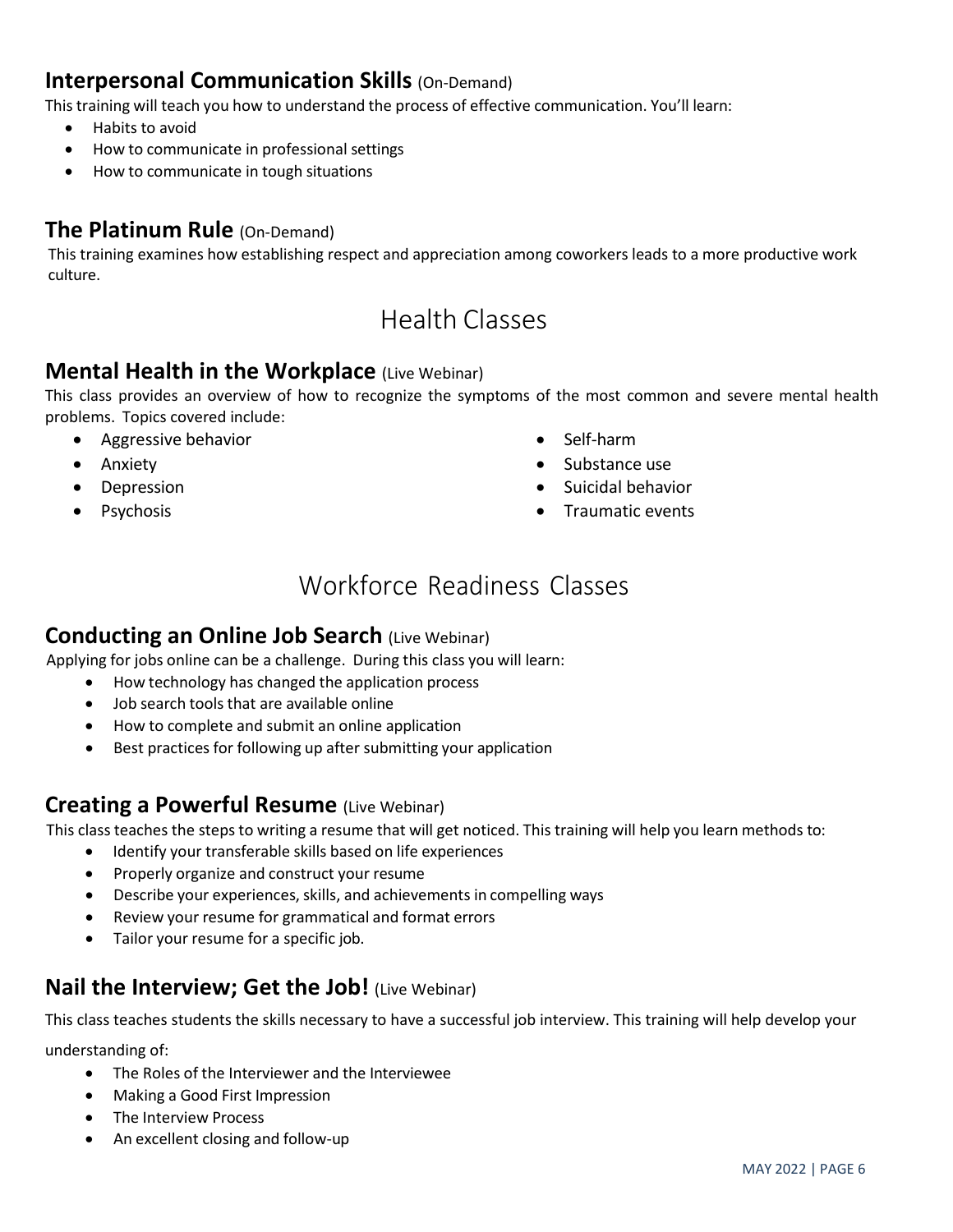### <span id="page-9-0"></span>**Skills to Succeed** (On-Demand)

Get help planning your career, getting a job, and achieving success at work!

- The training teaches Learners the key things they need to know to choose the right career for them and find and keep a job.
- It gives them an opportunity to learn by doing, they can try things out for themselves with on-going support along the way. By guiding the characters in the training, they will learn the tools and techniques to help themselves.
- It is flexible and can be returned to or re-done at any time.
- By completing the on-line training Learners can hear directly from employers, recruiters, and advisors about what is important to them, how to succeed when they start work, and much more too.